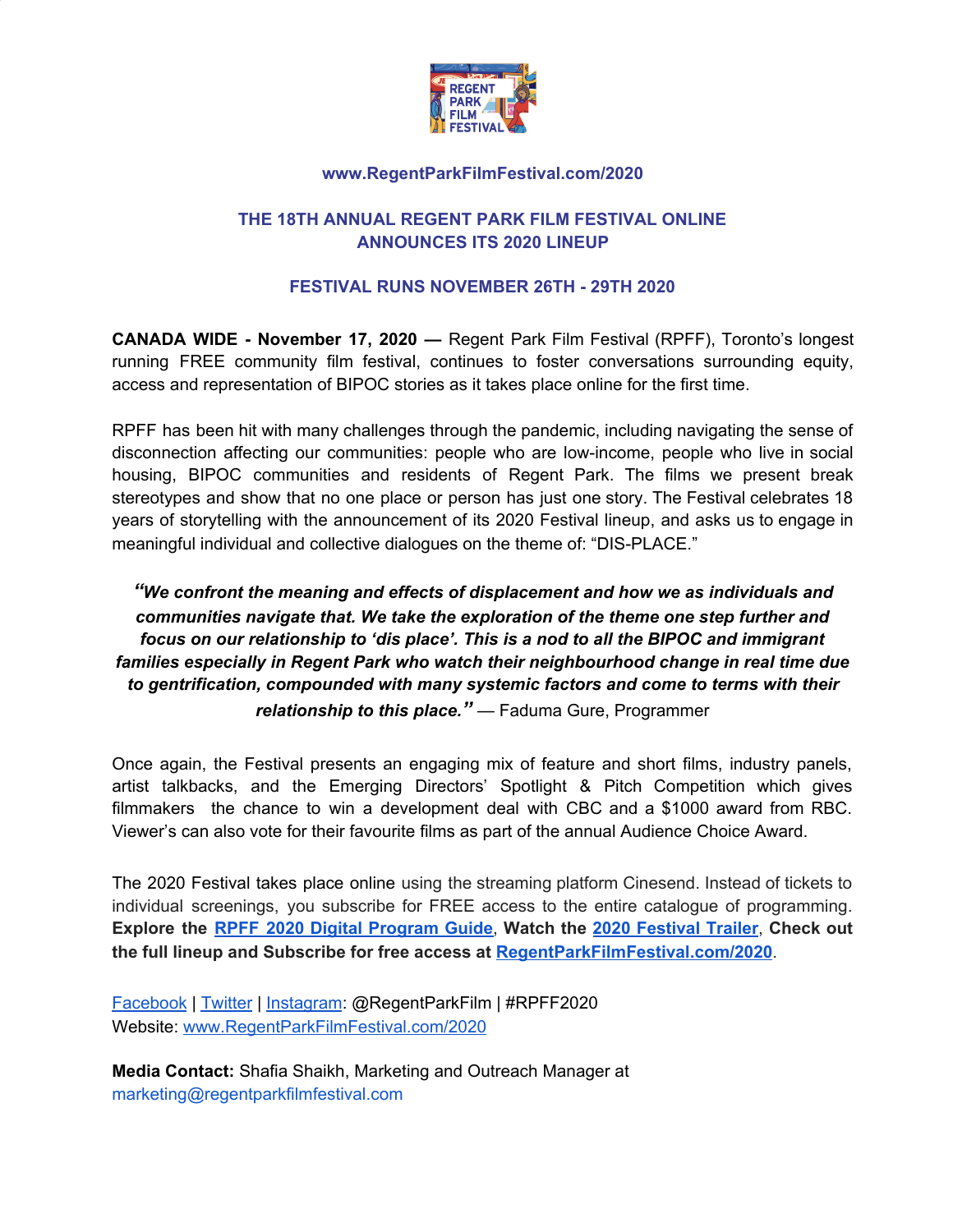

### **About RPFF**

RPFF has been making films accessible to communities across Toronto since 2003. We are a non-profit cultural and educational media arts organization and the sole community film festival in Canada's largest and oldest public housing neighbourhood. RPFF is a staple in the community. In addition to our annual festival in November, we offer year-round screenings, our annual School Program, workshops and community events at no cost.

# **FESTIVAL HIGHLIGHTS**

# **Opening Night Presentation: Being Black in Toronto + Talkback Panel Thursday, November 26 at 6pm**

We open the 2020 Festival with short films that highlight the complexities of the Black experience. How do we encompass the Black experience as a whole into a single programming block? We don't. What we hope to do is honour these stories and position ourselves in relation to these realities. These stories serve as reference points and prompts to bigger questions and discussions centering Be-ing Black In Tkaronto. Following the short films, we are pleased to present a talkback with the filmmakers, moderated by Ismaila Alfa, host of *Metro Morning*. Opening night sponsored by: RBC | Copresented by: CBC Toronto | In partnership with: OYA Media

# Featured Films

The Onyx Butterfly | Dir. Yasmin Evering-Kerr YYZ | Dir. Omolola Ajao Mr. Jane and Finch | Dir. Ngardy Conteh George Black Sun | Dir. Adrian Wallace Tallawah Abroad | Dir. Sharine Taylor

#### **FamJam**

FamJam is RPFF's dedicated family-friendly programming. Not only does FamJam bring you two feature films, perfect for crucial and relevant discussions, but we also present Block x Block: Regent Park Trivia, an online game in partnership with the Toronto Ward Museum.

#### Featured Films

Farewell Regent | Dir. Christene Browne

What happens when the largest redevelopment in North America dismantles the place where social housing began? Will the community and its residents ever be the same?

The Kings of Mulberry Street | Dir. Judy Naidoo

When timid Baboo moves into the Sugarhill District neighbourhood where feisty Ticky lives, they are soon drawn together by a shared threat. Side-by-side the two boys embark on an epic adventure to become the Kings of Mulberry Street!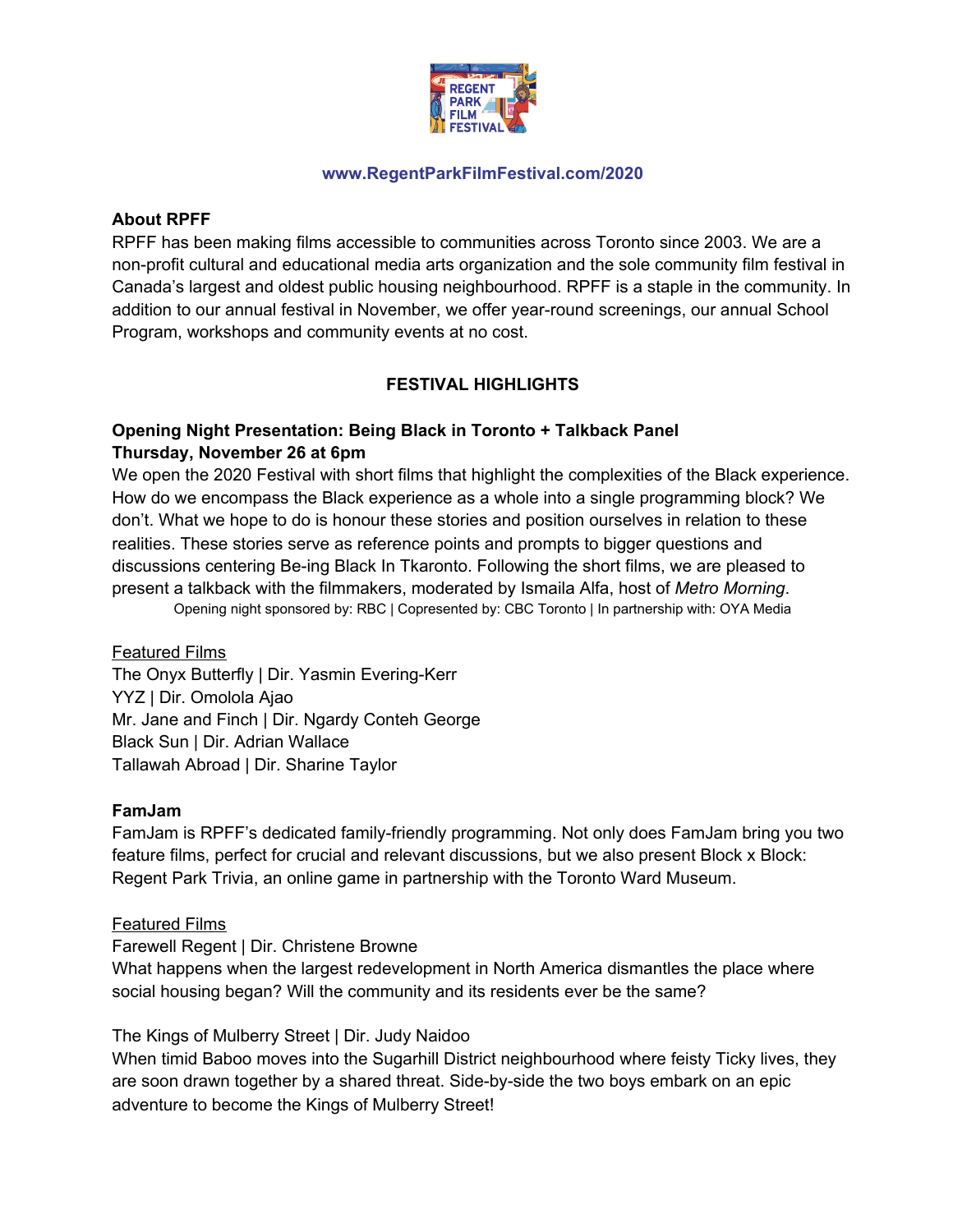

#### **Let's Doc and Talk**

This program explores and unpacks two incisive feature-length documentaries, followed by talkbacks with its creators and subjects.

### Featured Films

Kelet + Talkback | Dir. Susani Mahadura

Kelet is a documentary film about Black trans beauty, courage and the importance of role models. The story follows the exceptional life of 20-year-old Kelet, a Finnish Somali trans woman living in Helsinki who dreams of becoming a model in Vogue magazine. Following the film, join moderator Lali Mohamed in conversation with Kelet, Lola and Kim Ninkuru.

### Coded Bias + Talkback | Dir. Shalini Kantayya

An exploration of the fallout of MIT Media Lab researcher Joy Buolamwini's startling discovery of racial bias in facial recognition algorithms. Afterwards, RPFF Programmer Faduma Gure unpacks the film with director Shalini Kantayya.

# **CTV's Transplant: How it Started and What's Next**

A panel discussion featuring the team behind the hit show "Transplant", as BIPOC actors, writers and producers discuss the process of bringing complex stories and characters from concept to screen with thoughtfulness. Topics include centreing the experiences of refugees and Muslim communities in Canada, diversity in the writers' room, telling difficult and authentic stories, and supporting emerging and established BIPOC artists.

Presented by: CTV & HireBIPOC

Panel Moderator Adnan Khan | Novelist, Essayist, Screenwriter **Panelists** Hamza Haq | Actor, star of the CTV medical drama TRANSPLANT Sami Khan | Oscar-nominated writer/director and producer Anar Ali | Writer, Novelist Screenwriter TaraWoodbury | Executive Producer

# **Closing Night: Emerging Directors' Spotlight & Pitch Competition Sunday, November 29 at 6pm**

This exciting platform highlights the best of Canada's emerging talent, who pitch their next project to a jury of industry experts from CBC Programming. This year, there will be two categories of pitches, SCRIPTED and UNSCRIPTED projects. One winner in each category will receive a development deal from CBC and \$1000 from RBC! Watch the spotlighted short films from the finalists at any point throughout the Festival and tune in at 6pm on Sunday November 29th for the broadcast of the pitch competition, hosted by Jason D'Souza of CBC's *Fresh Air*, and the exciting announcement of winners!